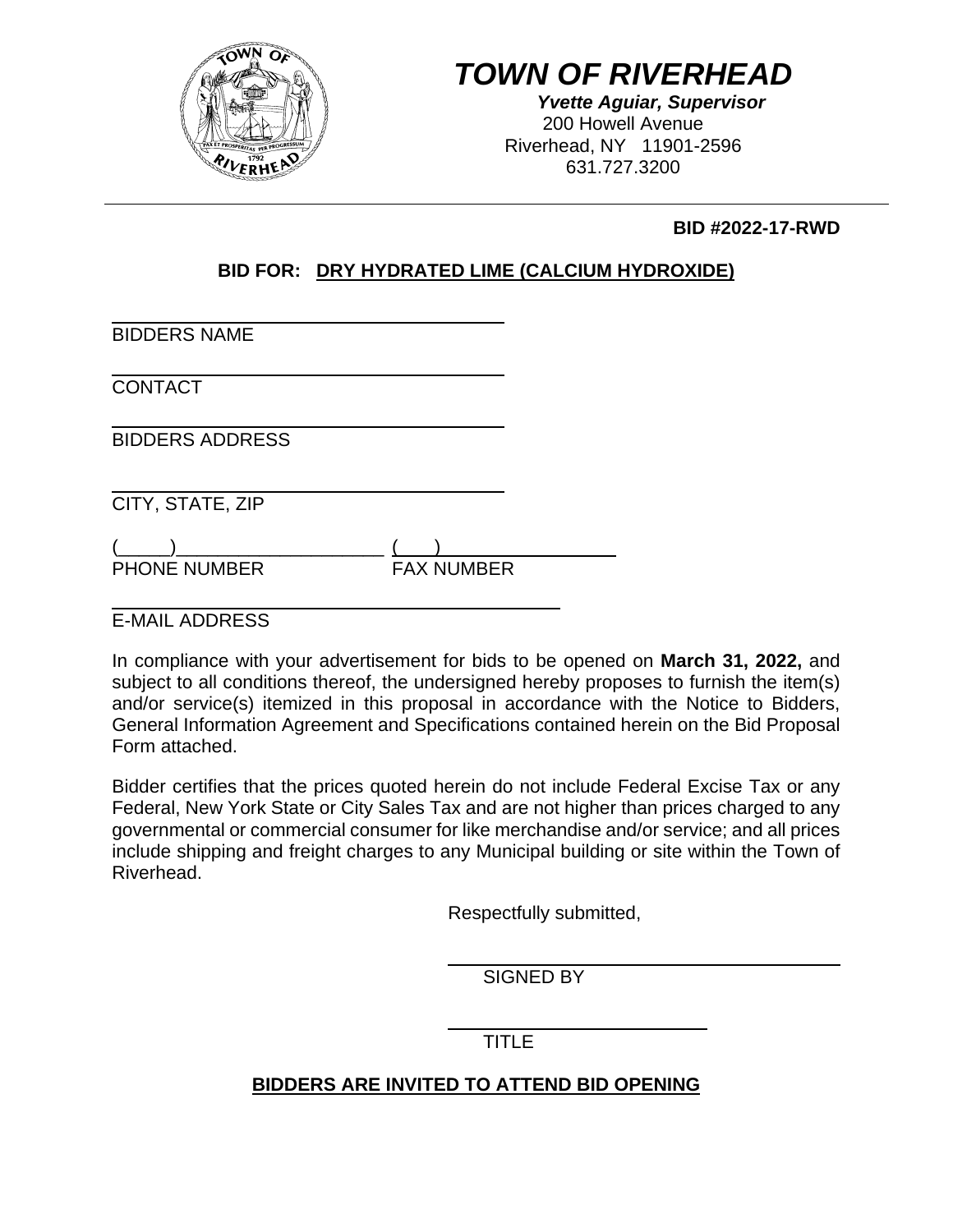## **TOWN OF RIVERHEAD NOTICE TO BIDDERS**

Sealed bids for **DRY HYDRATED LIME (CALCIUM HYDROXIDE)** will be received by the Town Clerk of the Town of Riverhead at Town Hall, 200 Howell Avenue, Riverhead, New York, 11901, until **11:00 a.m.** on **March 31, 2022**, at which time all bids received shall be opened and read aloud.

Bid Specifications and/or Plans may be obtained by visiting the Town of Riverhead website at **www.townofriverheadny.gov on or after March 24, 2022**. Click on "Bid Requests" and follow the instructions to register.

### **BY ORDER OF THE TOWN BOARD OF THE TOWN OF RIVERHEAD**

 **DIANE M. WILHELM, TOWN CLERK**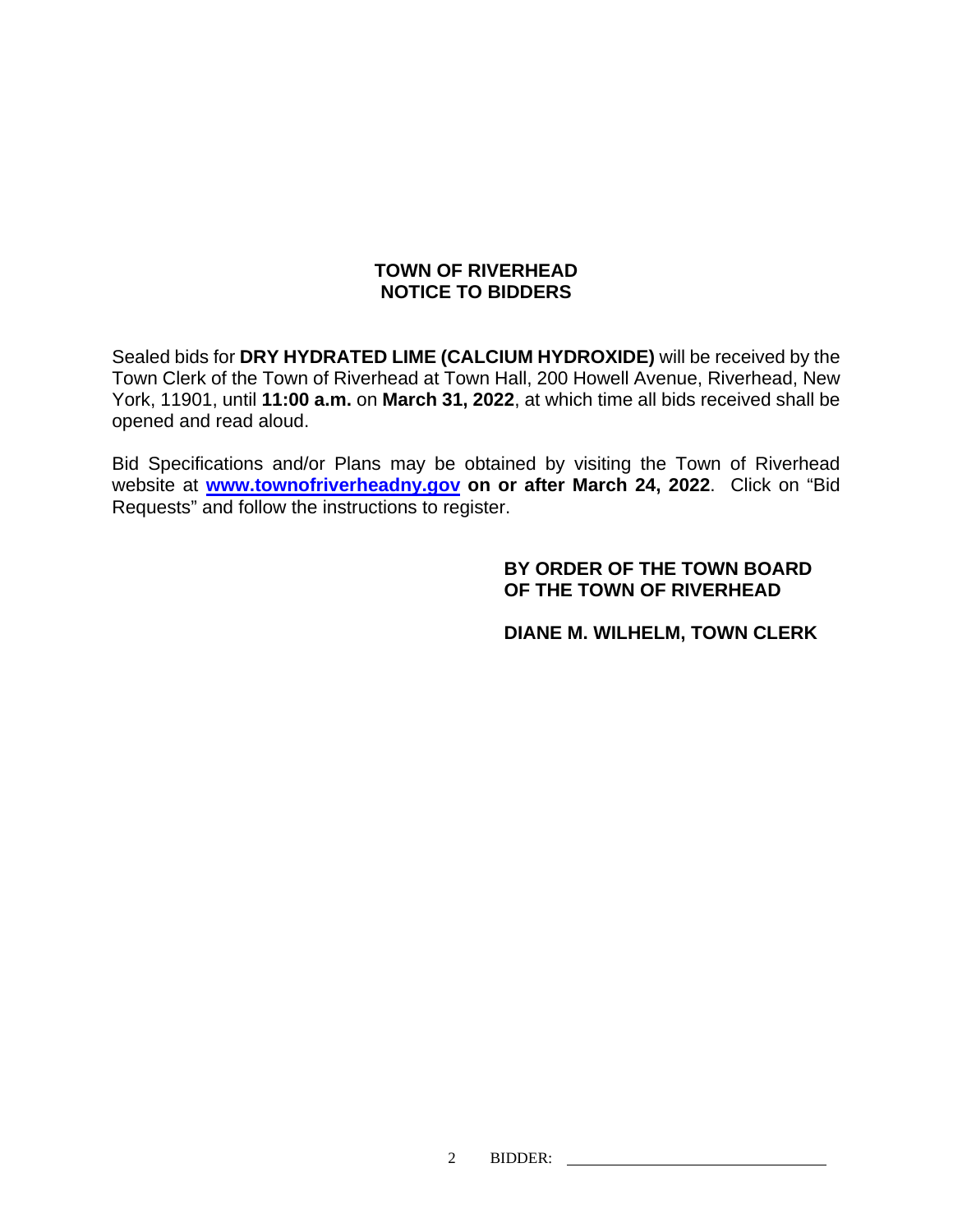## **TOWN OF RIVERHEAD BID SPECIFICATION DRY HYRDATED LIME (CALCIUM HYDROXIDE)**

#### **GENERAL**

Bidders shall be responsible to carefully examine the bid specifications. These specifications require the doing of all things necessary or proper for, or incidental to the furnishing and delivery of said chemical. All things not expressly mentioned in these specifications, but involved in carrying out their intent are required by these bid specifications; and the vendor shall perform the same as though they were specifically mentioned, described and delineated. Read all documents contained in the bid specifications.

Bidders are responsible for submitting their bids to the appropriate location at or prior to the time indicated in the specifications. **No bids will be accepted after the designated time or date indicated in the bid specifications.** It is suggested that registered mail be used to submit bids. Delay in mail delivery is not an exception to the receipt of a bid.

A copy of the official bid documents may be obtained at the Town's website: www.townofriverheadny.gov. In addition to obtained the official bid documents, any and all addendum pertaining to a particular bid or RFP are posted on the Town website referenced above-log and scroll to bid for Lime. It is incumbent upon all potential bidders to view all posted addenda prior to the bid close date.

Any questions or clarification to the bid specifications or technical specifications must be submitted in writing to the Purchasing Agent at 200 Howell Ave., Riverhead, NY 11901 or by email to: baldinucci@townofriverheadny.gov prior to the bid opening, **unless otherwise stated\***. Such questions must be in the possession of the Purchasing Agent at least 72 hours prior to the bid opening, **unless otherwise stated\*. Verbal questions will not be entertained.**

**Bidders must submit one original copy of their bids.** The original must be sealed and clearly marked **"BID FOR DRY HYRATED LIME".** All bids shall be made out on the proposal forms attached hereto and all the attached certificates must be completed and signed in compliance with the provisions of Section 103-d of the New York State General Municipal Law. All bids must be filled out in ink, or be typewritten. Bids submitted in pencil will be rejected as unresponsive. Bids which have been corrected by white out or cross out, and have not been initialed and/or dated will be rejected as unresponsive. Bid Responses may be rejected if they show any omission, irregularity, alteration of form, addition, condition, unresponsiveness, or unbalance.

Samples may be requested by the Town for the purpose of product evaluation. It is understood that samples will be provided at **no** charge to the Town and will be returned, when requested, within 30 days after the evaluation is completed, at the expense of the vendor. All samples left longer than 30 days after the evaluation period will be discarded.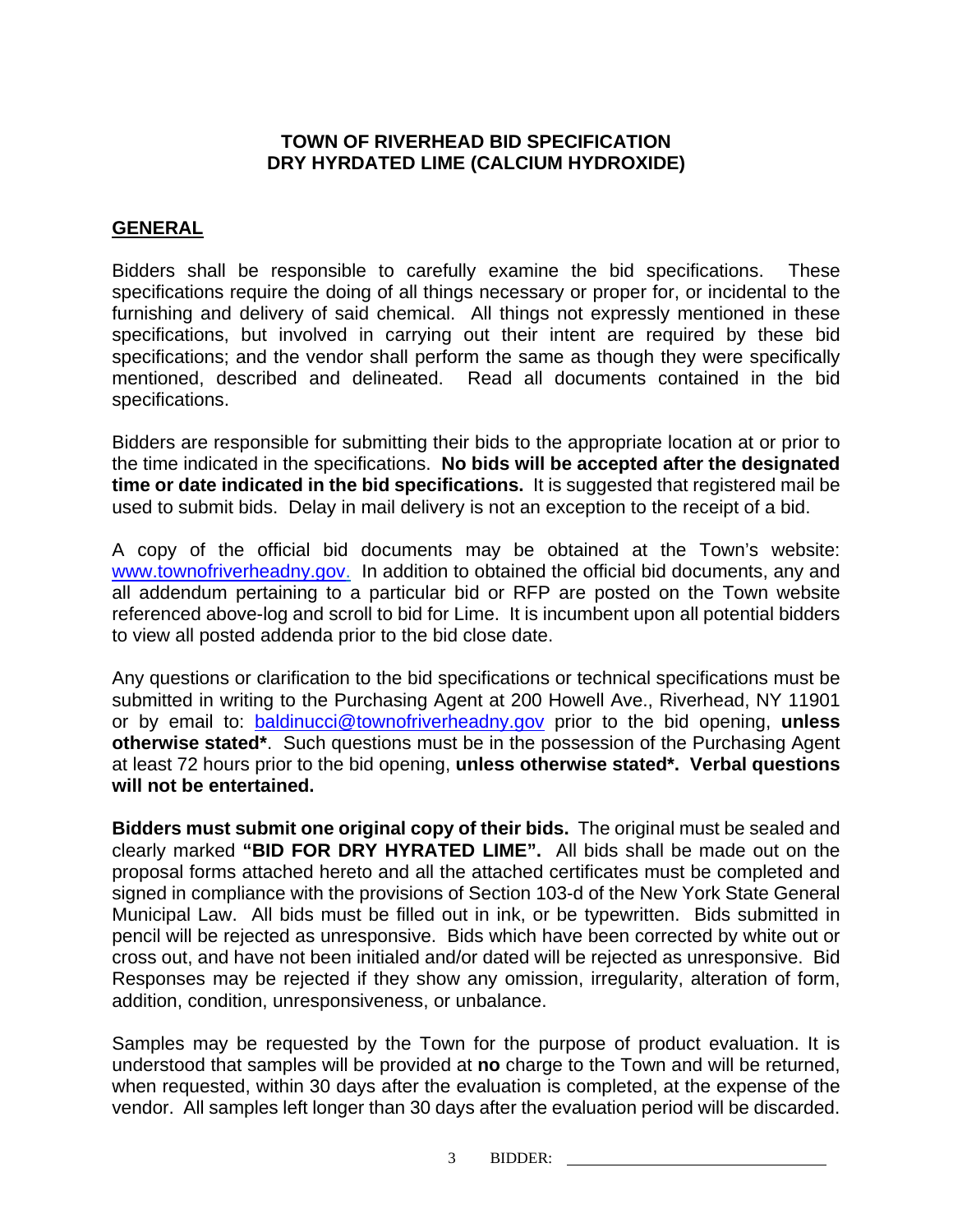The Purchasing Agent, and/or his/her designee, shall be the only one authorized to make changes or alterations to anything contained in these specifications. As stated above, any changes shall be posted as an addendum on the following website: www.townofriverheadny.gov. The Purchasing Agent reserves the right to reject all bids, parts of all bids, or all bids for any one or more items or contractual services included in the proposed contract, when such rejection is in the best interest of the Town. The contract will be awarded to the RESPONSIBLE BIDDER offering the best price, availability to supply goods/parts within the requested time frames, and location.

A responsible bidder is a manufacturer, producer, dealer, vendor, or bona fide manufacturer's agent who has demonstrated judgment and integrity, is of good reputation, experienced in his work, whose record of past performance in the trade is established as satisfactory, and whose financial status is such to provide no risk to the Town of Riverhead in its relations.

No bidder may withdraw a dib within forty-five (45) days after the actual date of the bid opening. Any bidder who does not honor their bid within the forty-five (45) days may be barred from bidding in any jurisdiction in New York State.

Any bidder, contractor, or manufacturer who, in the course of his work, uses or supplies products which may be toxic or harmful, shall provide an MSDS/SDS to the Town of Riverhead Purchasing Department prior to the use of those products by the Town or contractor.

Bidders who are required to adhere to the prevailing wage schedule shall obtain and maintain a current schedule from the New York State Department of Labor for the entire term of the contract. The Town may audit adherence to this schedule at any time during or after the contract period.

By submission of this bid, each bidder and each person signing on behalf of any bidder certifies, and in the case of a joint bid each party thereto certifies as to its own organization, under penalty of perjury, that to the best of its knowledge and belief that each bidder is not on the list created pursuant to paragraph (b) of subdivision 3 of section 165-a of the state finance law.

### **Bid Costs and Expenses**

The Town of Riverhead will not pay any costs incurred by any CONTRACTOR associated with any aspect of responding to the request for bids, including bid preparation, printing or delivery, or negotiation process.

### **Bid Expiration Date**

Prices quoted in the bid shall remain fixed and binding on the Bidder for at least one (1) year from the date of the signed contract. The Town of Riverhead reserves the right to ask for an extension of time if needed.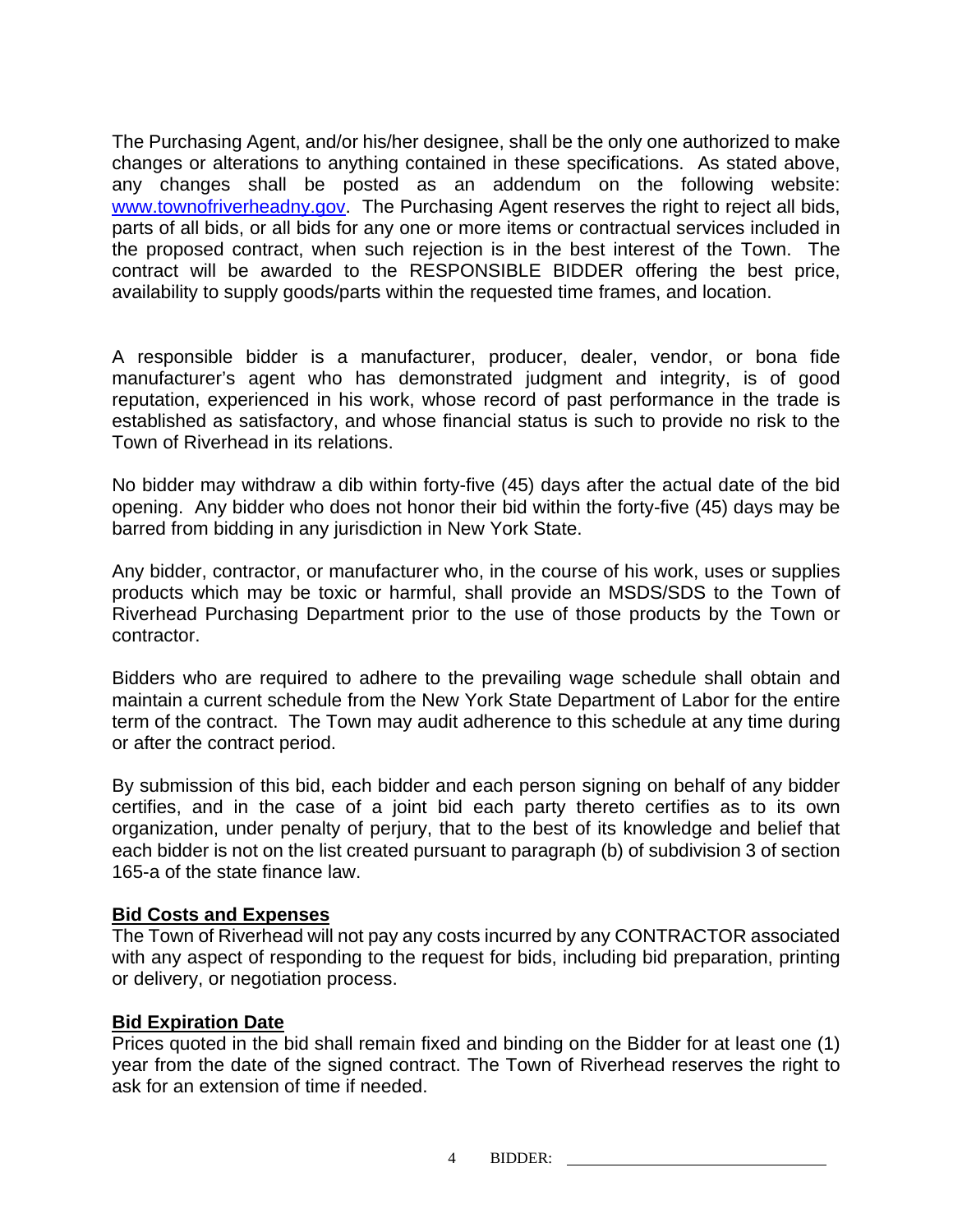## **Non-Conforming Bids**

Non-conforming Bids will not be considered. Non-conforming bids are defined as those that do not meet the requirements of the bid specification. The determination of whether a bid requirement is substantive or a mere formality shall reside solely within the Town of Riverhead.

## **Sub-Contracting**

The CONTRACTOR selected shall be solely responsible for contractual performance and CONTRACTOR assumes all responsibility for the quality of work performed under this contract.

## **Discrepancies and Omissions**

CONTRACTOR is fully responsible for the completeness and accuracy of their bid, and for examining this bid and all addenda. Failure to do so will be at the sole risk of CONTRACTOR. Should CONTRACTOR find discrepancies, omissions, unclear or ambiguous intent or meaning, or should any questions arise concerning this request for bid, CONTRACTOR shall notify the PURCHASING AGENT, in writing, of such findings at least five (5) days before the bid opening. This will allow issuance of any necessary addenda. It will also help prevent the opening of a defective bid and exposure of CONTRACTOR'S bid upon which award could not be made. All unresolved issues should be addressed in the bid. Protests based on any omission or error, or on the content of the solicitation, will be disallowed if these faults have not been brought to the attention of the Designated Contact, in writing, no later than five (5) calendar days prior to the time set for opening of the bids.

## **Town's Right to Reject Bids**

The Town reserves the right to accept or reject any or all bids or any part of any bid, to waive defects, technicalities or any specifications (whether they be in the Town's specifications or CONTRACTOR'S response), to sit and act as sole judge of the merit and qualifications of each product offered, or to solicit new bids on the same project or on a modified project which may include portions of the originally proposed project as the Town may deem necessary in the best interest of the Town.

## **Town's Right to Cancel Solicitation**

The Town reserves the right to cancel this solicitation at any time during the procurement process, for any reason or for no reason. The Town makes no commitments expressed or implied, that this process will result in a business transaction with any CONTRACTOR.

### **Notification of Withdrawal of Bid**

CONTRACTOR may modify or withdraw its bid by written request, provided that both bid and request is received by the Town prior to the bid due date. Bids may be re-submitted in accordance with the Bid Notice due date in order to be considered further. Bids become the property of the Town at the bid submission deadline. All bids received are considered firm offers at that time.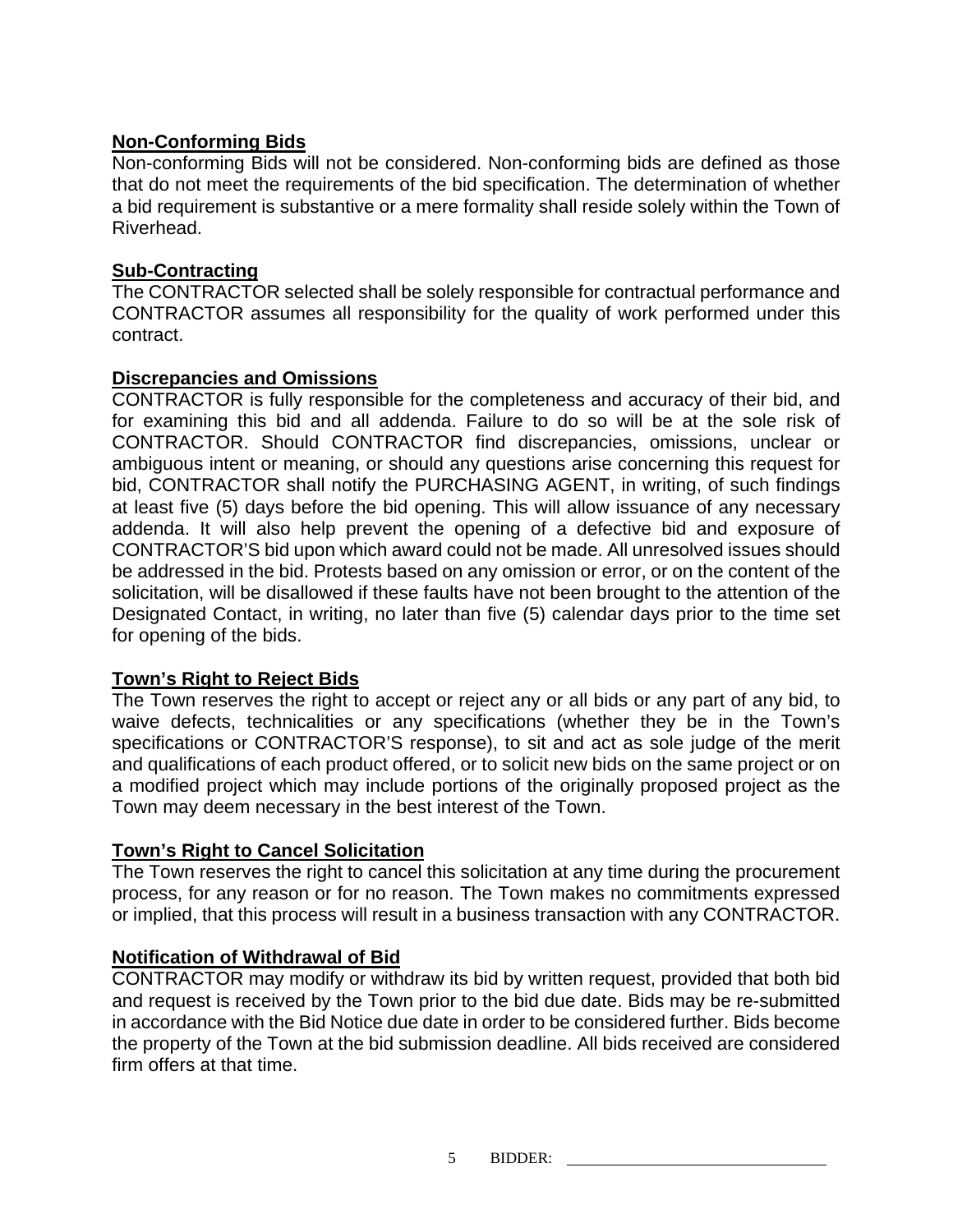## **Exceptions to the Bid Specifications**

Any exceptions to the Bid Specifications or the Town's terms and conditions, must be highlighted and included in writing in the bid. Acceptance of exceptions is within the sole discretion of the evaluation of the Town.

#### **Award of Contract**

The final award of a contract is subject to approval by the Town. The Town has the sole right to select the successful CONTRACTOR(S) for award, to reject any bid as unsatisfactory or non- responsive, to award a contract to other than the lowest priced bid, to award multiple contracts, or not to award a contract. Notice in writing to a CONTRACTOR of the acceptance of its bid by the Town will constitute a contract, and no CONTRACTOR will acquire any legal or equitable rights or privileges until the occurrence of such event.

### **Contract Terms and Conditions**

The term of the contract between the successful bidder and the Town shall be for one (1) year. At the end of the contract period, the contract may be extended (not to exceed 2 one (1) year extensions) upon the same terms and conditions at the sole discretion of the Town of Riverhead and with the consent of the vendor. The Town also reserves the right to cancel this contract at any time without notice.

#### **Independent Contractors**

The parties to the contract shall be independent contractors to one another, and nothing herein shall be deemed to cause this agreement to create an agency, partnership, joint venture or employment relationship between parties. Each party shall be responsible for compliance with all applicable workers compensation, unemployment, disability insurance, social security withholding and all other similar matters. Neither party shall be liable for any debts, accounts, obligations or other liability whatsoever of the other party or any other obligation of the other party to pay on the behalf of its employees or to withhold from any compensation paid to such employees any social benefits, workers compensation insurance premiums or any income or other similar taxes.

### **Licenses and Permits**

In performance of the contract, the CONTRACTOR will be required to comply with all applicable federal, state and local laws, ordinances, codes, and regulations. The cost of permits and other relevant costs required in the performance of the contract shall be borne by the successful CONTRACTOR. The CONTRACTOR shall be properly licensed and authorized to transact business in the State of New York.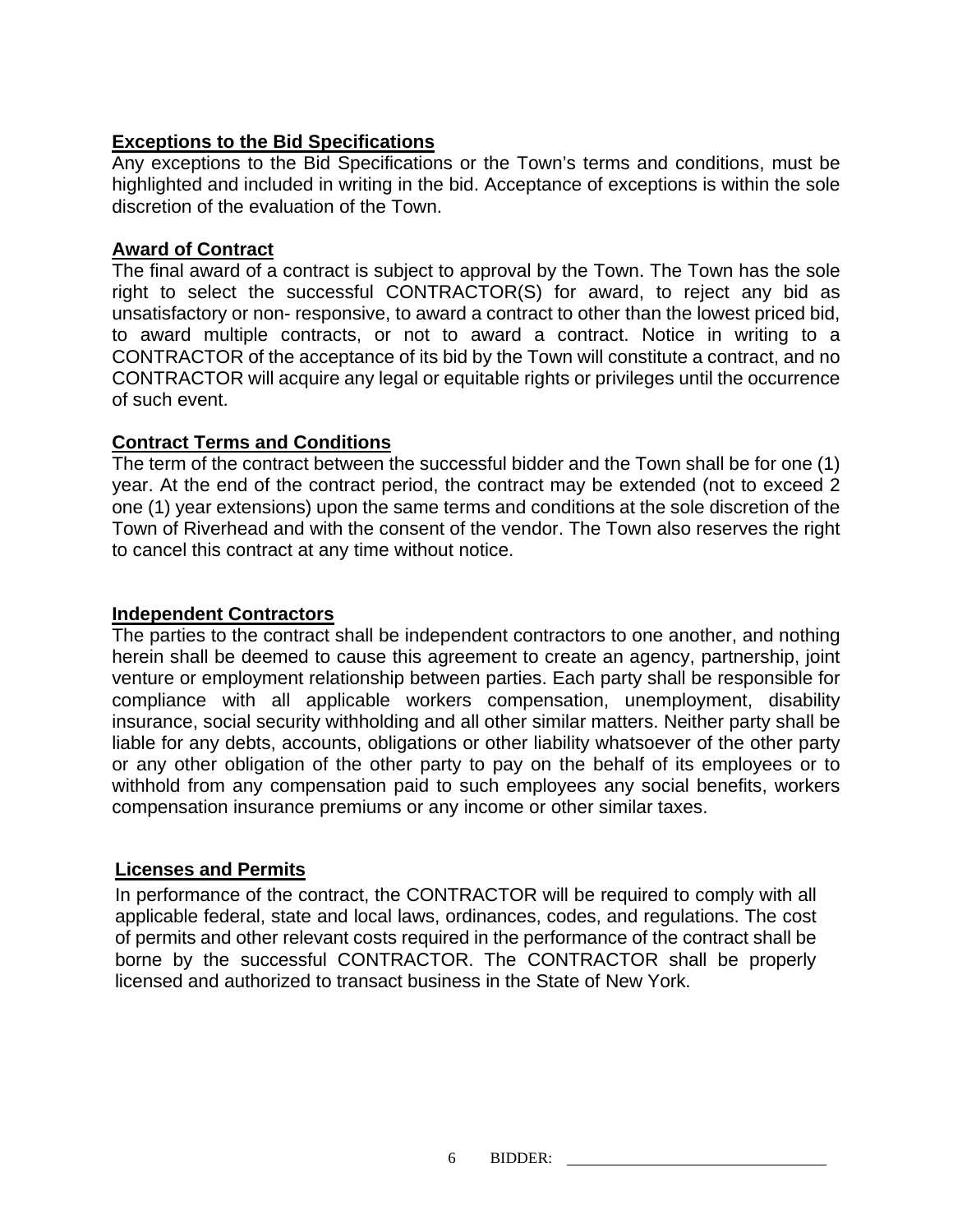## **Notice**

Any notice to the Town of Riverhead required under the contract shall be sent to:

**Teresa Baldinucci, Purchasing Agent Town of Riverhead 200 Howell Avenue Riverhead, NY 11901**

#### **Indemnification**

a. General Indemnification**:**

By submitting a bid, the proposing CONTRACTOR agrees that in the event it is awarded a contract, it will indemnify and otherwise hold harmless the Town of Riverhead, its agents and employees from any and all liability, suits, actions, or claims, together with all costs, expenses for attorney's fees, arising out of the CONTRACTOR'S its agents and employees' performance work or services in connection with the contract, regardless of whether such suits, actions, claims or liabilities are based upon acts or failures to act attributable, whole or part, to the Town, its employees or agents.

### b. Insurance

i. CONTRACTOR recognizes that it is operating as an independent contractor and that it is liable for any and all losses, penalties, damages, expenses, attorney's fees, judgments, and/or settlements incurred by reason of injury to or death of any and all persons, or injury to any and all property, of any nature, arising out of the CONTRACTOR'S negligent performance under this contract, and particularly without limiting the foregoing, caused by, resulting from, or arising out of any act of omission on the part of the CONTRACTOR in their negligent performance under this contract.

The CONTRACTOR shall maintain such insurance as will protect against claims under Worker's Compensation Act and from any other claims for damages for personal injury, including death, which may arise from operations under this contract. The CONTRACTOR is an independent contractor and is not an employee of the Town of Riverhead. During the term of this contract, the CONTRACTOR shall, at its own expense, carry insurance minimum limits as Upon award of bid, CONTRACTOR shall provide a copy of all insurance certificates identified below (a, b, c) within thirty six hours of notification of successful bid and prior to commencement of any services identified in the contract/bid specification: a. Proof of Comprehensive General Liability Insurance, including products completed, contractual, property and personal injury in the amount of \$1,000,000.00 per occurrence and \$2,000,000.00 in the aggregate; and b. Proof of professional liability insurance in the amount of(\$1,000,000.00.); and c. Proof of Automotive/Equipment Liability (Bodily Injury and Property Damage) insurance in

the amount of \$100,000 (per occurrence)/\$300,000 (total). In the event the CONTRACTOR fails to provide the insurance required information, the Town may cancel the award and award to the next lowest bidder.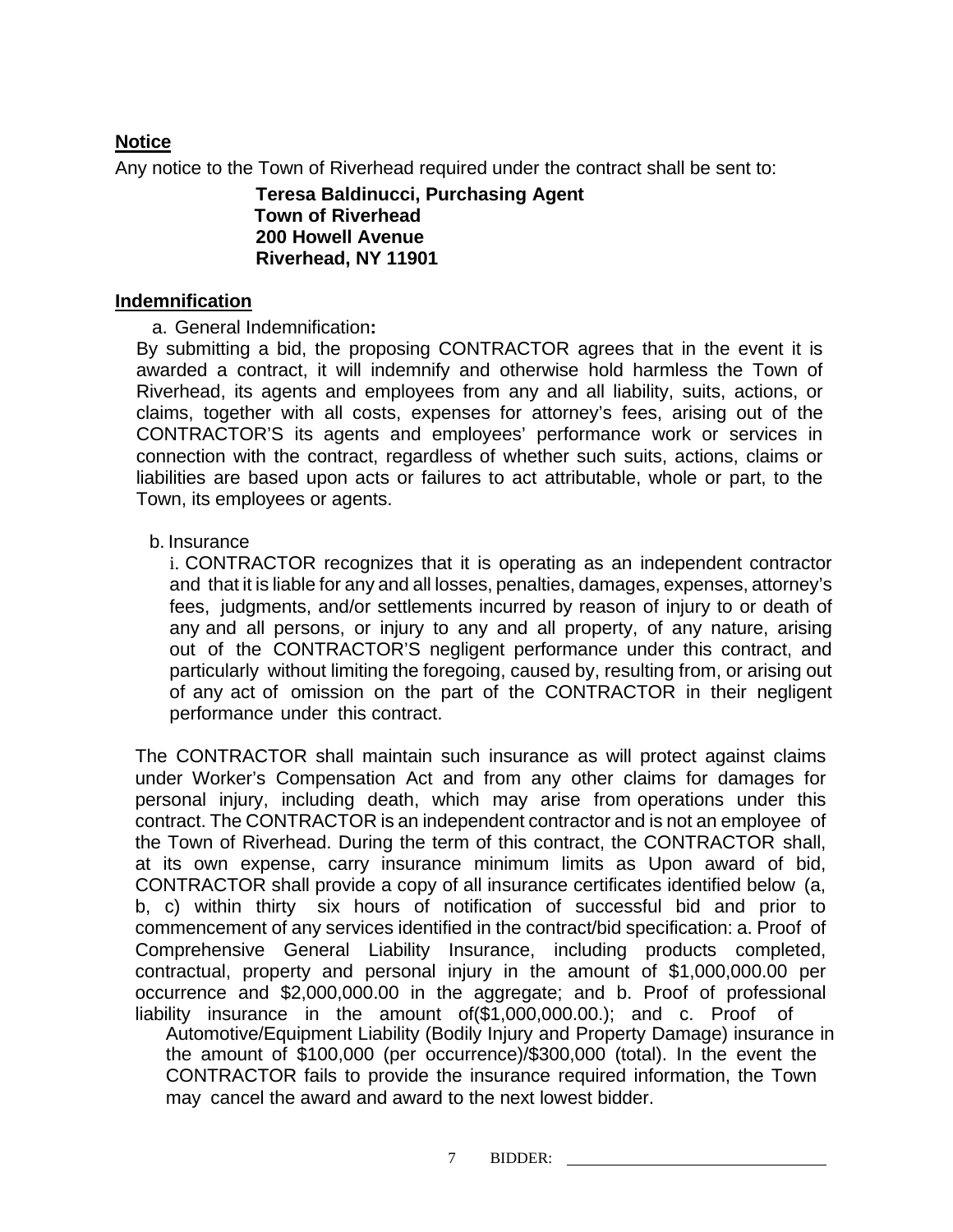#### **Confidential and Proprietary Information**

a. All information contained in the Bid is subject to production under the New York Freedom of Information Act. Each Bidder shall be responsible for identifying all information in its Bid that it considers confidential and proprietary and not subject to release to the general public for any reason by including with its Bid a separate list entitled "Confidential and Proprietary Information". The list shall identify all such information and shall include the location of such information in the Bid, including page numbers, as well as an explanation as to why each piece of information is considered to be confidential and proprietary. All information not included on the list, even if marked as confidential or "proprietary, shall be considered public information and is subject to release at such time identified in the Town of Riverhead Procurement Policy and as required under the Freedom of Information Act.

b. Reasons given for considering information within a Bid Response confidential or proprietary shall be legally justifiable, which is within the sole discretion of the County. Indicating that a Bid Response in its entirety is confidential and proprietary is not legally justifiable, is not acceptable, and may be grounds for the Town rejecting the Bid Response on the grounds that the Bid Response is not responsive.

c. Limitations to Liability: Town of Riverhead assumes no responsibility and no liability for costs incurred by Successful Bidder in responding to this bid, including requests for additional information. The Town assumes no responsibility and shall not be liable in any way for the release to the public of information that is contained in the Bid Response. d. Bidder agrees to promptly provide any non-confidential information or materials required by the Town to respond to such requests, to the extent required by law.

### **Piggybacking Clause Method of Award**

The contract, if awarded, will be to the lowest responsive/responsible bidder(s) in part or in whole who meet(s) all the terms of the specifications or on the basis of best value in a manner consistent with all applicable provisions of **General Municipal Law 103**. The TOWN guarantees no minimum or maximum purchases or contracts as a result of award of this bid. The Town of Riverhead seeks to offer and make available this contract for commodity, product or services to members (commissioner elected, town or village water district members of the Long Island Water Conference which maintain and manage their own water distribution system and meet criteria set forth in General Municipal Law, Article Five § 119-o related to town, village or special districts authorization to enter into cooperative agreements authorized by applicable provisions of Town Law and General Municipal Law that have entered into the purchasing cooperative agreement, of the LIWCPC and reserves the right to allow all municipal and not for profit organizations authorized under the General Municipal Laws of the State of New York, to purchase any goods and/or services awarded as a result of this bid in accordance with the latest amendments to **NYS GML 100 through 104**. However, it is understood that the extension of such contracts are at the discretion of the vendor and the vendor is only bound to any contract between the Town of Riverhead and the vendor. Additionally, the TOWN reserves the right to purchase any goods or services included as a part of this bid from any means legally available to it.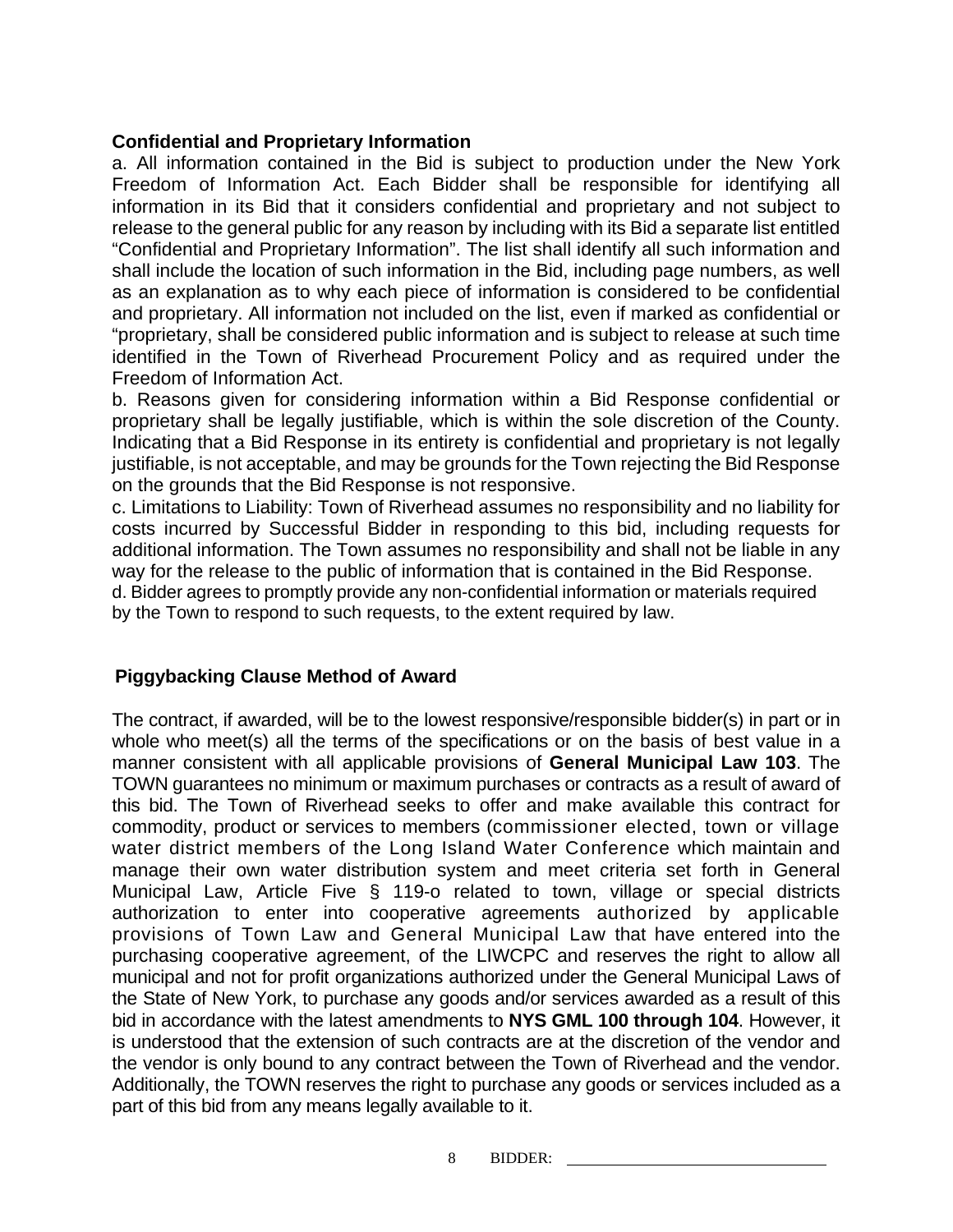#### **Termination Process**

a. Termination for Convenience:

Notwithstanding anything contained herein, the Town may terminate this Agreement anytime, in whole or in part, without showing cause by providing thirty (30) days written notice to the Successful Bidder. The Town shall pay all reasonable costs incurred by the Successful Bidder up to the date of termination. The Successful Bidder shall not be reimbursed for any anticipatory profits, which have not been earned to the date of termination.

b. The Successful Bidder shall be provided 30 days' notice of any termination not for cause and shall only perform such work during the 30-day notice period that is authorized in writing by the County's Purchasing Agent.

c. This Agreement may be terminated by the Town upon at least seven (7) days' notice to the Successful Bidder in the event that: (1) the Work is permanently abandoned by the Town; (2) continued Work is deemed by the Town, in its sole discretion, not to be in the best interests of the Town; or (3) monies are no longer available or are not appropriated to fund the Work being performed or to be performed under this Agreement. d. Termination for Cause:

Notwithstanding anything contained herein, if the Successful Bidder fails to fulfill its obligation under this Agreement properly and on time or otherwise violates any provision of this Agreement, the Town may terminate this Agreement by written notice to the Successful Bidder. The notice shall specify the acts or omissions relied upon as cause for termination. All finished or unfinished goods or services provided by the Successful Bidder shall, at the Town's option, become the Town's property. The Town shall pay the successful Bidder fair and equitable compensation for satisfactory performance prior to receipt of notice of termination less the amount of damages caused by the Successful Bidder's breach. If the damages are more than the compensation payable to the Successful Bidder, the Successful Bidder shall remain liable after termination, and the Town may take all steps necessary to collect damages.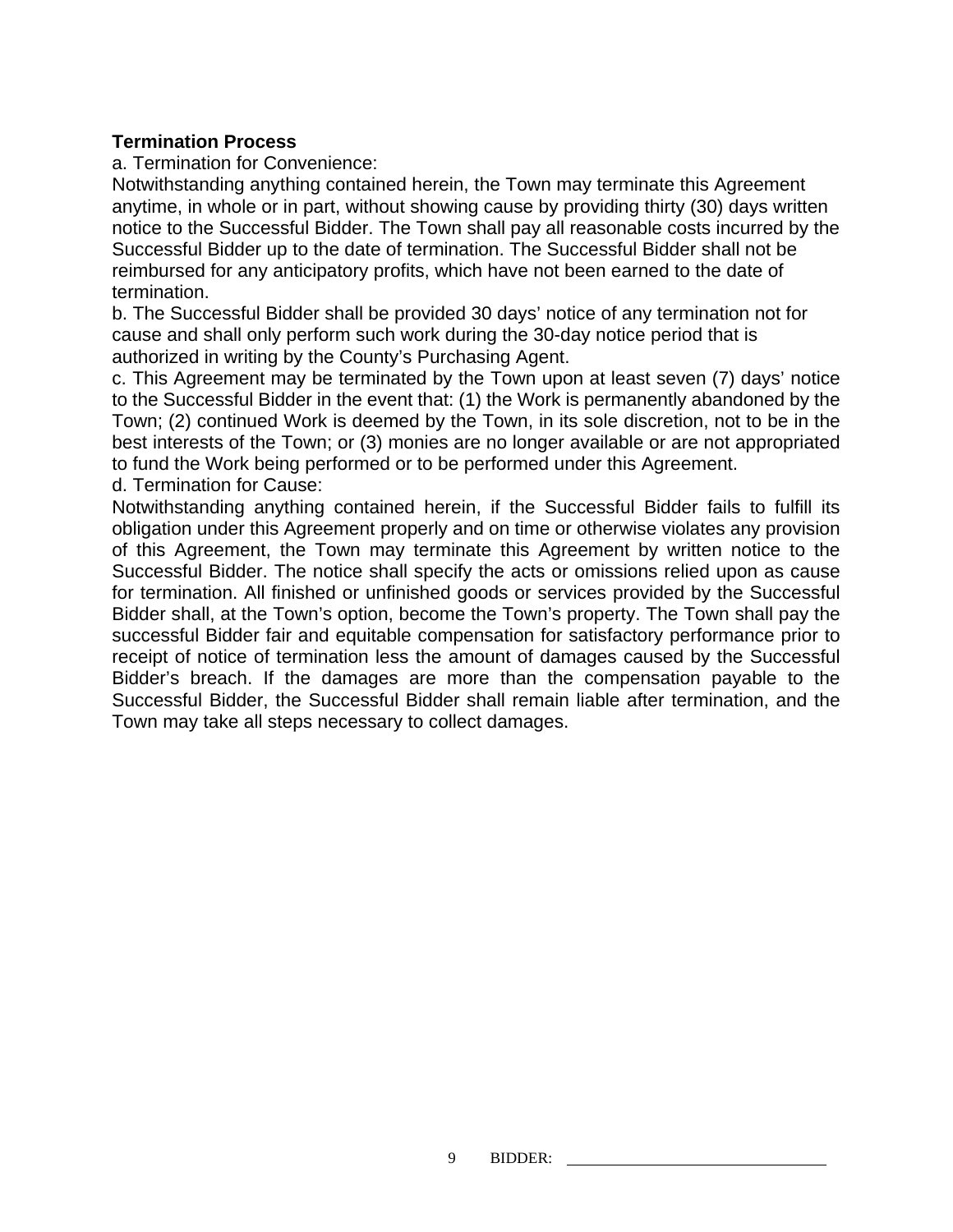## **COMPLIANCE WITH RULES AND REGULATIONS**

The unit and associated product furnished shall comply with all provisions which would be applicable, if the Town of Riverhead were a private corporation of Federal and State of New York Laws, Ordinances, Codes, Rules, Regulations, Orders, Permits and Licenses and with fire underwriters requirement, except that where the weight and dimensions requirements set forth herein exceed such provisions, these Specifications shall control.

## **GENERAL**

The product and all associated components shall be furnished complete and in readiness for use.

The product furnished shall be the Manufacturers latest listed and published model, or models, which meet all the applicable requirements of these Specifications.

### **DEVIATION**

Minor deviations from the provisions of these Specifications will be considered to permit manufacturers to follow their standard manufacturing process.

Such deviations will be approved, however, only in the sole discretion of the Town of Riverhead and only if in its opinion they do not adversely affect the operation, maintenance, strength, efficiency, effectiveness, or life of the unit or any of its parts.

All proposed minor deviations, with full details, must be listed on a separate Detail Sheet, which must be attached to and made part of this bid.

The Town of Riverhead reserves the absolute right in its sole discretion to accept that bid, if any, which under all circumstances will best serve the public interest.

## **GUARANTEE**

The vendor warrants and guarantees the product herein specified, including all associated product furnished, against any defects in design, workmanship and materials, and against failure to operate satisfactorily for a period of six months from the date of acceptance of the units, except defects or failure shown by the vendor. The vendor also warrants and guarantees that the product herein specified, if found to be defective or in need of repairs, will be picked up from and delivered back to the Town of Riverhead within a reasonable length of time.

### **DELIVERY**

All product delivered shall be delivered shrink wrapped and "on the ground", inside the plant/location designated on the purchase order. All prices are F.O.B.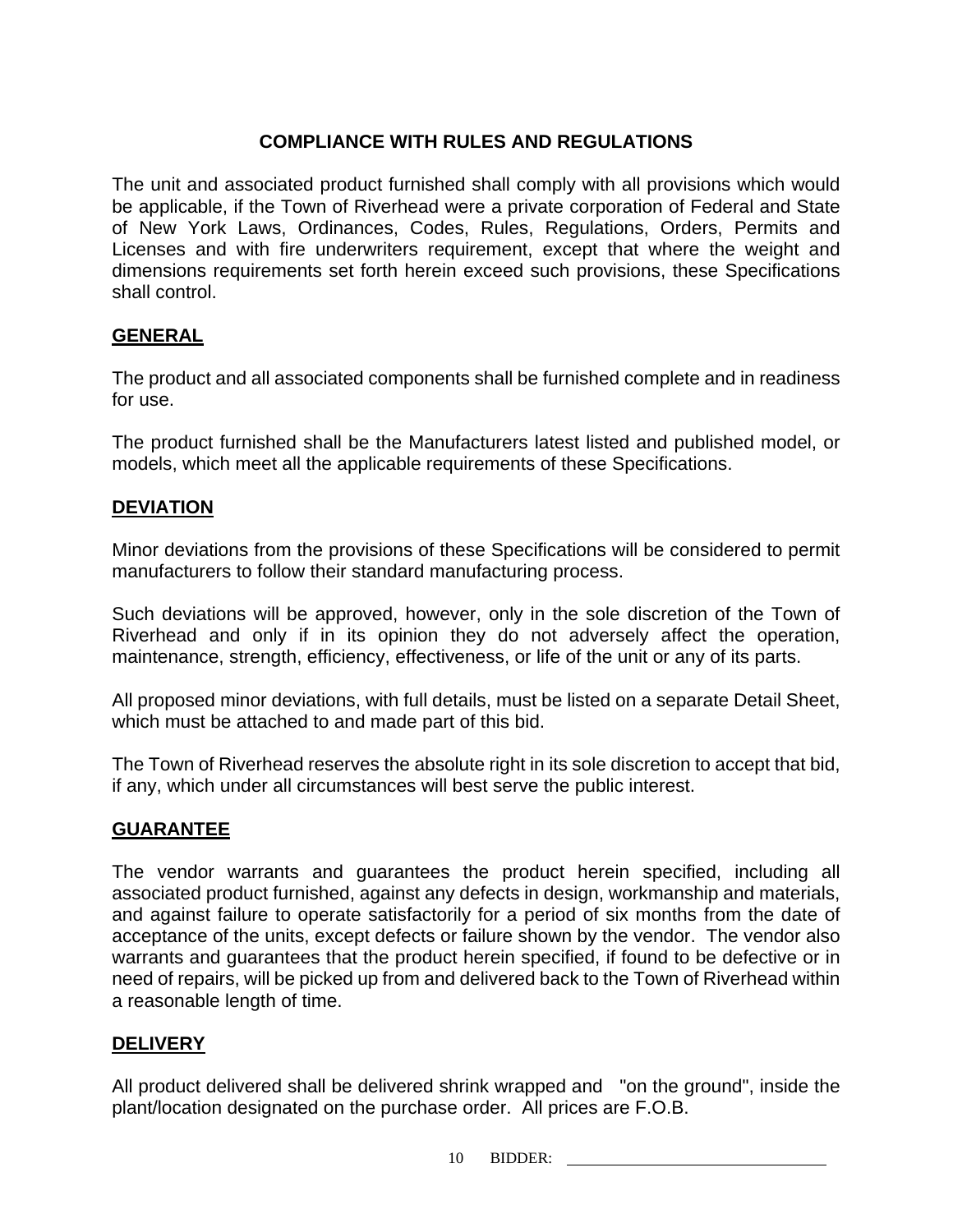## **PRICES**

If a like or lower quantity of a standard item contained in this bid is sold by a vender at a price less than the prices quoted herein, the price to the Town of Riverhead shall be reduced to that lower price.

#### **QUANTITY**

The Town of Riverhead is in no way obligated to purchase quantities neither shown nor limited to said quantities listed.

### **OSHA STANDARDS**

All product, materials and/or installations utilized in connection with this contract will meet all OSHA standards.

The OSHA Hazard Communication Standard (Subpart 2 of Part 1910 of Title 29 of the Code of Regulations amended under Section 1910/1200 Federal Register) requires chemical manufacturers, importers and distributors to obtain and develop Material Safety Data Sheets (MSDS's) fir each hazardous chemical they produce, distribute or import. Bids may not be considered unless the MSDS accompanies each bid. Departments will not accept delivery from providers of chemicals unless EACH container is properly labeled in accordance with MFDA704 (when applicable).

### **MATERIAL SAFETY DATA SHEETS MUST BE SUBMITTED WITH BID FORMS.**

### **FUEL SURCHARGES**

The Town of Riverhead will not pay any type of fuel surcharge. Any fuel charges added will be deleted from any payments made to the vendor.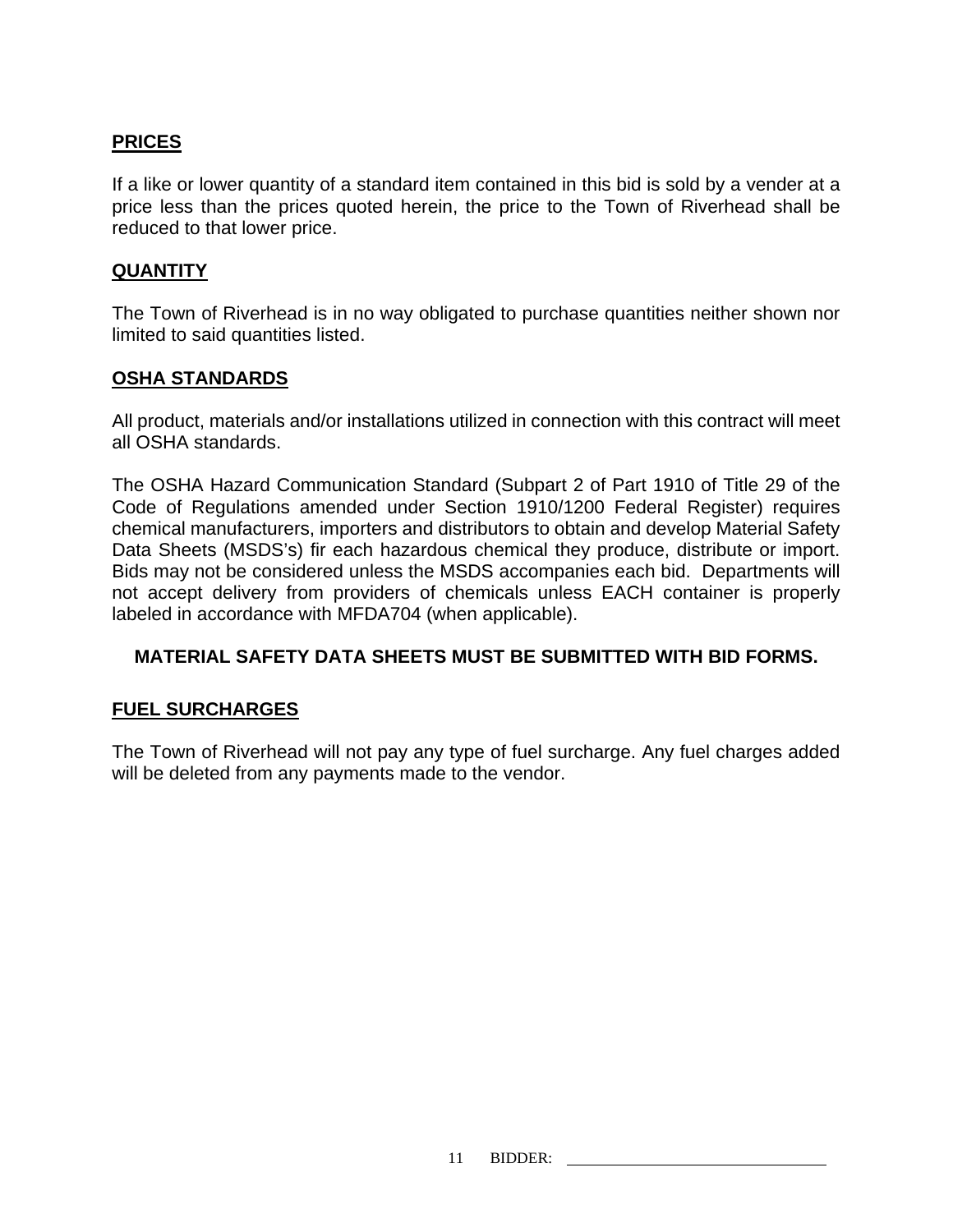## **CALCIUM HYDROXIDE SPECIFICATIONS RIVERHEAD WATER DISTRICT**

## **PART 1 - GENERAL**

## **1. SCOPE**

The Town of Riverhead seeks vendors, who are **authorized** to distribute hydrated lime especially mentioned in the specifics of this bid for the supply (pick up) and delivery of said chemical for the Town of Riverhead Water District. The chemical is listed below and in the attached Bid Response Form. In addition to the supply and delivery described above, due to the quantity and weight of the chemical "Hydrated Lime" and best management practices regarding storage of this chemical, the Water District requires not only supply, delivery but Contractor shall supply people to unload and re-stack this chemical in an area designated by the Superintendent or his designee. The Riverhead Water District, and as may be overseen by the Purchasing Director, will be the Department responsible for the ordering of, pick up, schedule delivery of chemicals necessary for daily maintenance of Riverhead Water District Plants

A. The supplier under this contract shall furnish approved 50-lb bags of Calcium Hydroxide (Hydrate) CAS-1305-620 in accordance with ANSI/NSF Standard-60/61 for water treatment.

## **2. FEDERAL, STATE AND COUNTY APPROVALS**

- A. The Calcium Hydroxide to be supplied shall have been accepted by ANSI/NSF Standard-60/61 for drinking water treatment additives for use in public water supplies.
- B. The bidder shall also provide proof of certification of meeting ANSI/NSF Standard-60/61 and have a **Material Safety Data Sheet/Safety Data Sheets** for the product being bid.

## **3. REJECTION**

A. The basis of rejection of the bid and/or materials is the Calcium Hydroxide pH control chemical (a) does not meet ANSI/NSF Standard-60/61; (b) does not meet chemical, physical or safety requirements of these specifications; or (c) nonconformance with these specifications, including lack of documentation acceptable to the District.

## **4. PAYMENT**

- A. Payments shall be made at the unit prices bid per bag for the respective time period for the actual number of bags of chemical delivered.
- B. All invoices, vouchers, packing slips and any correspondence shall include the following: date/time; description of item; identify the Town employee accepting the delivery or picking up the item.
- C. The quantities indicated are only estimates of the quantities required during the period of the annual contract. Estimated quantity of product is to be 4,500 bags.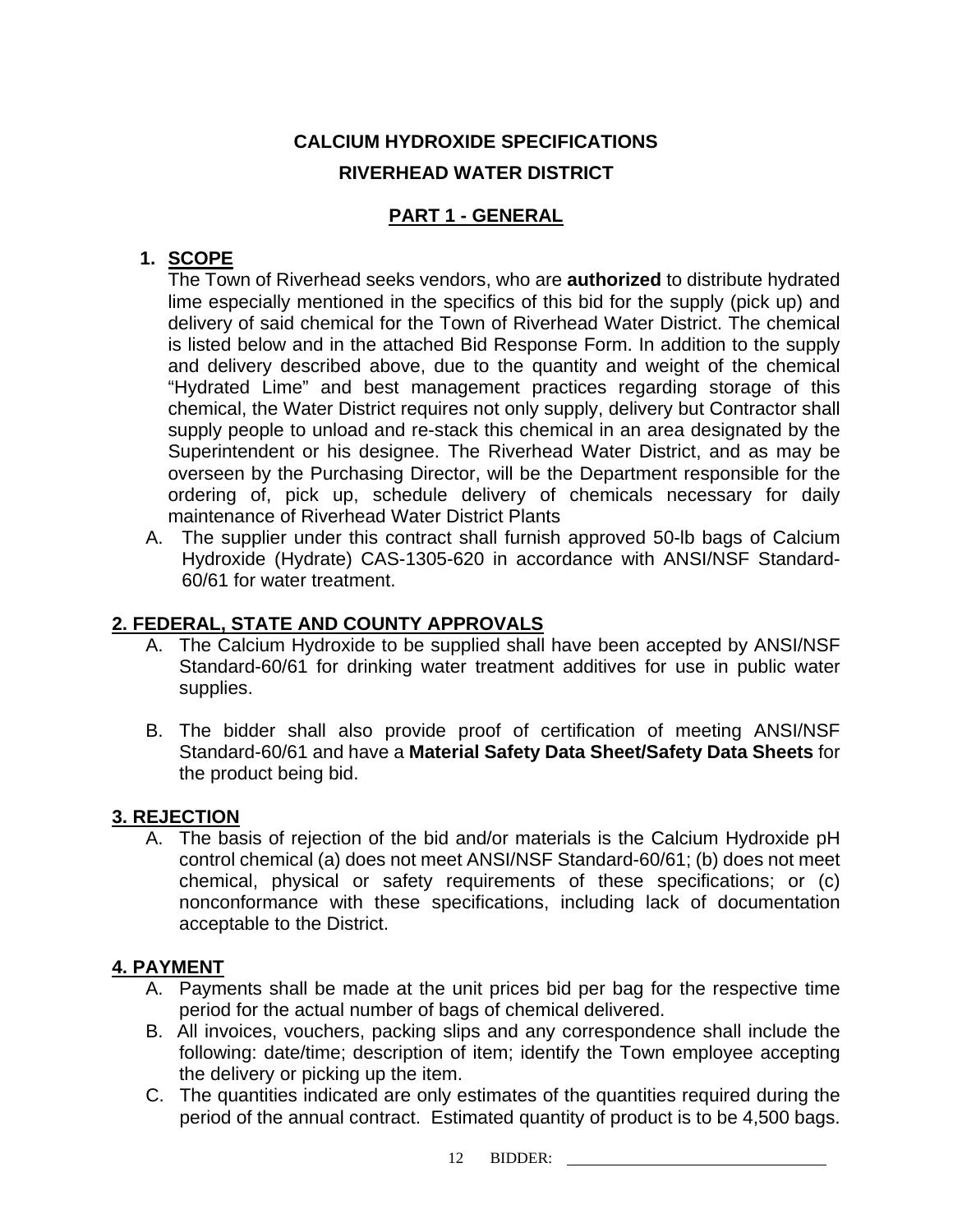## **PART 2 - MATERIALS**

## **1. PHYSICAL CHARACTERISTICS**

- A. The Calcium Hydroxide to be supplied shall be used as a pH adjustment in the treatment of potable water supplies.
- B. The Calcium Hydroxide shall have the following physical characteristics or approved equal:
	- 1. Appearance/Color White powder
	- 2. Solubility in water 0.16%
	- 3. Percent by weight: 12.5% TO 15.6%
	- 4. Odor Low

C. The bidder shall provide certified physical characteristics with the bid submittal.

## **PART 3 - EXECUTION**

## **1. DELIVERY**

- A. **Inspection Prior to Bidding:** A visual inspection of the sites by the bidder may be required prior to bidding. Contact Superintendent Mark K. Conklin, or his designated assistant, at (631) 727-3205 in order to gain admittance to locked plant sites.
- B. **Location(s):** The general locations of the plant sites of the **Riverhead Water District** and bag capacities for Calcium Hydroxide are as follows:
	- 1. Main Plant 1035 Pulaski Street, Riverhead (**to be considered one [1] drop**):
		- (a) Plant 1, 110 bags capacity.
		- (b) Pump Station No. 3A, 50 bags capacity
	- 2. Plant No. 4 1124 Osborne Avenue, Riverhead:
		- (a) Pump Stations No. 4-1 & 4-2, 120 bags capacity.
	- 3. Plant No. 5 162 Middle Road, Northeast of Fanning Blvd., Riverhead: (a) Pump Stations No. 5-1 & 5-2, 200 bags capacity.
	- 4. Plant No. 7 795 Fresh Pond Road, South of Sound Avenue, Calverton: (a) Pump Station No. 7-2, 120 bags capacity.
	- 5. Plant No. 11 5737 Middle Country Road (Grumman), Calverton: (a) Plant 11-1, 80 bags capacity.
	- 6. Plant No. 16 1420 Edwards Avenue, Calverton: (a) Plant 16-1, 80 bags;
	- 7. Plant #17 1596 Northville Turnpike, Riverhead: (a) Plant  $17 - 80$  bags.

13 BIDDER: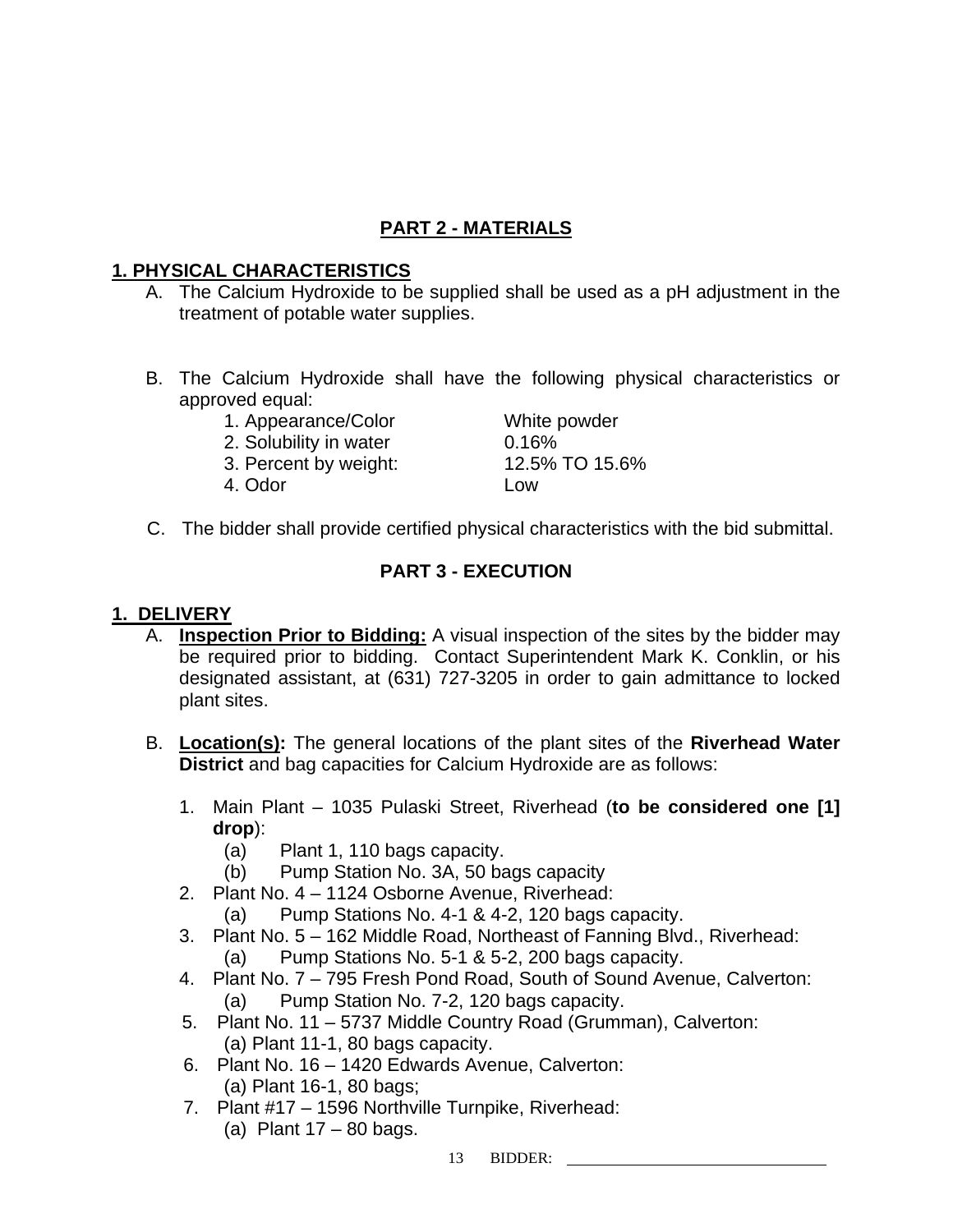## **OPTION A**

0 - 200 50-lb. bags. of product

- (a) One (1) drop
- (b) Two (2) or more drops (maximum of five [5] drops)

## **OPTION B**

200-400 50-lb. bags of product

- (a) One (1) drop
- (b) Two or more drops (maximum of five [5] drops)

Bidders may bid on either Option A or Option B, or both (see bid sheet) for the Riverhead Water District for the above-described locations.

C. **Telephone Notification to District:** Telephone either Superintendent Frank Mancini, or his designated assistant, at (631) 727-3205 and notify him of delivery on a normal working day prior to delivery.

## D. **Product Delivery:**

The TOWN OF RIVERHEAD's representatives, upon approval by the contractor and manufacturer, shall have the right and shall be at the liberty to inspect, with the cooperation of the contractor and manufacturer, all materials and workmanship at any time during the manufacturing process and shall have the right to reject all materials and workmanship which do not conform with the specifications. The Town is under no duty to make such inspection; and if such inspection is made or not made, the contractor shall not be relieved of any obligation to furnish materials and workmanship strictly in accordance with specifications. All reports shall be submitted to the contractor and the manufacturer.

The Calcium Hydroxide shall be **shrink-wrapped** at the point of origin and a statement of such shall be provided to the Riverhead Water District by the bidder at the time of each delivery. MSDS/SDS and Certificate of Analysis are to be presented at the time of delivery.

## E. **Time of Delivery:**

The Town must receive all products ordered within the time estimated by the vendor on the bid return sheet. In the event the successful bidder fails to deliver the specified items in good order within the time frame allowed or fails to adhere to the unloading and restacking described above and below, the TOWN reserves the right to purchase the product elsewhere, and any excess cost to the TOWN will be absorbed by such delinquent successful bidder.

The Successful Bidder is responsible for all aspects of delivery, including, unloading of items from the delivery truck and the safe and secure placement of the items in the designated area and the Town accepts no responsibility for unloading and placing the items. As stated above, the supply and delivery of Hydrated Lime, typically delivered on pallets, must be unloaded and restacked in an area designated by the Superintendent or his designee.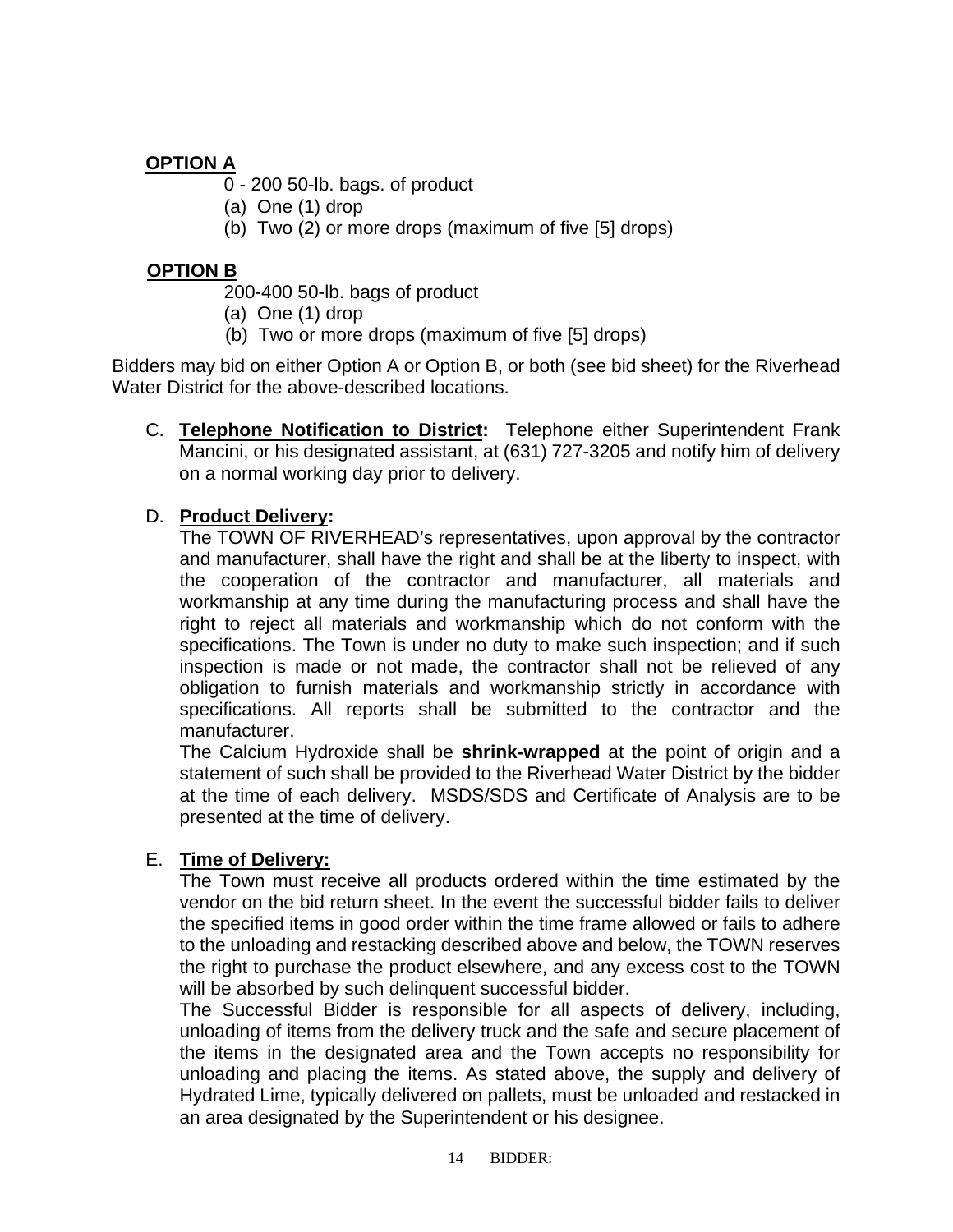In the event delivery of completed products under this contract shall be necessarily delayed because of strike, injunctions, government controls or by reason or any other cause of circumstance beyond the control of the contractor, the time of completion of delivery shall be extended by a number of days to be determined in each instance by mutual agreement between the Town and the Contractor.

- F. Delivery shall be made on a normal working day of the District and early enough in the day to permit unloading during normal working hours. **NOTE: Delivery of the product to the Riverhead Water District may be during summer hours in June, July, August and September, Monday through Friday, 6:00 a.m. to 10:00 p.m. if authorized by the Riverhead Water District**.
- G. **Quantity:** The anticipated delivery amounts are based on an average of the past few years. In addition, vendor agrees that it will maintain a sixty-day (60) supply of the product estimated to be 400 bags (ten [10] pallets/40 bags per pallet)) at all time in a secure and safe place (**with shrink wrap intact**) to be used by Riverhead Water District. If for any reason supply is less, Riverhead Water District must be notified of such, the reason given for the deficiency and the time of replacement.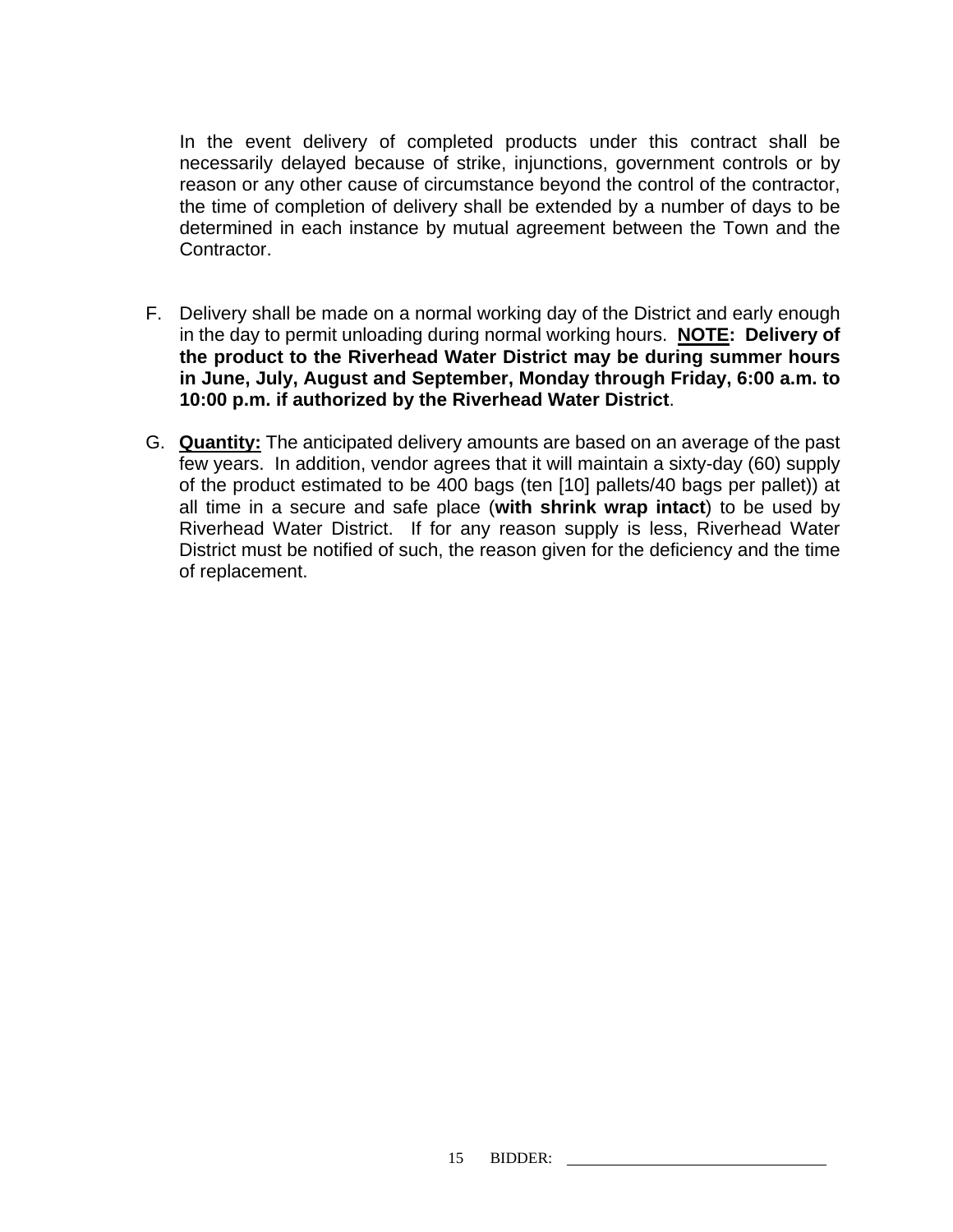## **THESE BID PRICES SHALL STAY IN EFFECT FOR A PERIOD OF ONE (1) YEAR FROM THE DATE THE BID IS AWARDED BY RESOLUTION OF THE RIVERHEAD TOWN BOARD OR FOR ANY EXTENSION(S) GRANTED BY SUBSEQUENT RESOLUTIONS OF THE RIVERHEAD TOWN BOARD**

**I/WE FULLY UNDERSTAND THAT THE ACCEPTANCE OF THIS BID IS SUBJECT TO THE PROVISIONS OF SECTION 103A AND 103B OF THE GENERAL MUNICIPAL LAW.** 

 **NAME OF AGENT/DEALER (PLEASE PRINT)** 

 **CONTACT PERSON (PLEASE PRINT)** 

**ADDRESS** 

 **CITY, STATE, ZIP CODE** 

\_\_\_\_\_\_\_\_\_\_\_\_\_\_\_\_\_\_\_\_\_

**DATE** SIGNATURE OF DEALER/AGENT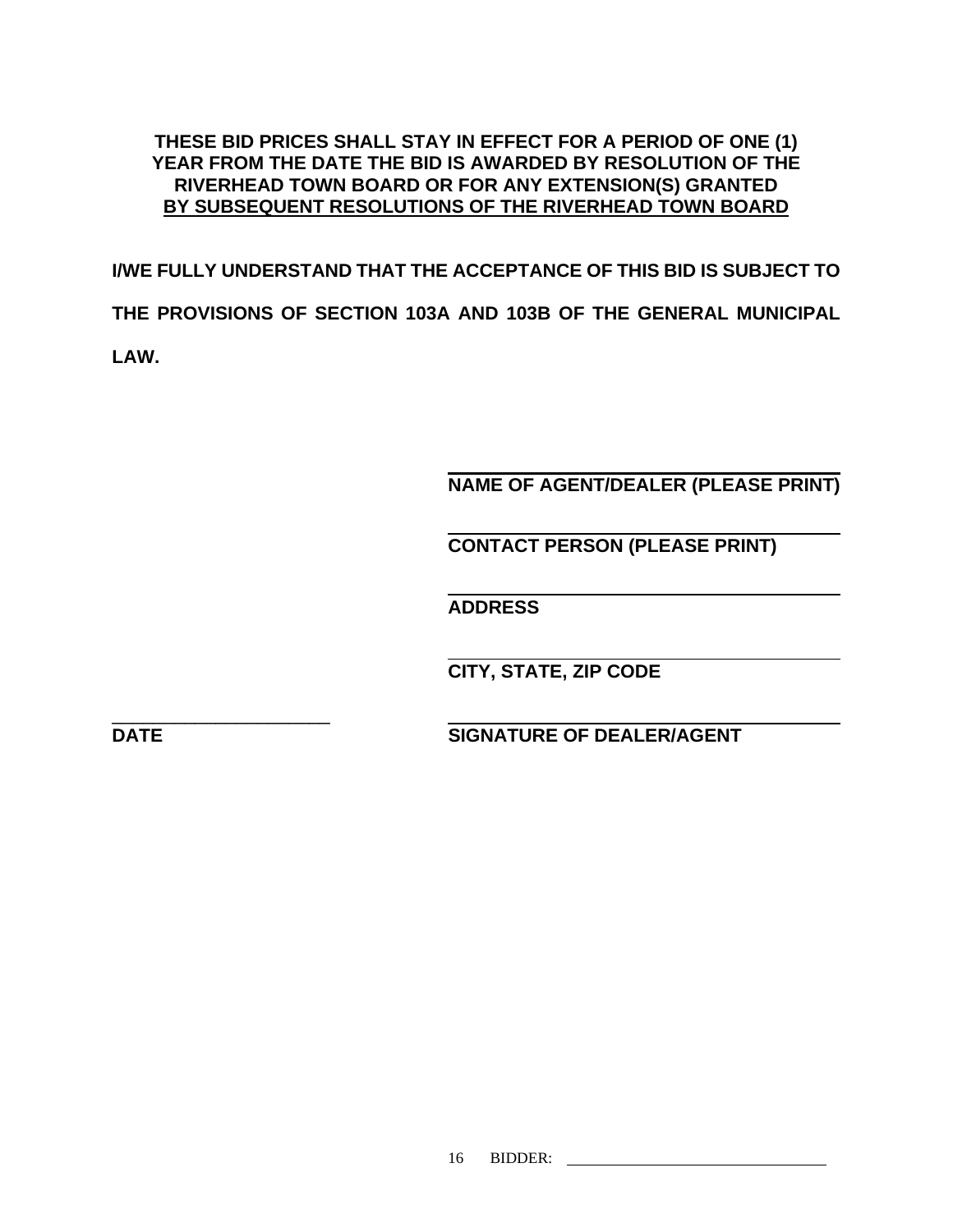### **TOWN OF RIVERHEAD NEW YORK**

THE MENTION IN THE SPECIFICATIONS OF ANY UNIT, COMPONENT, OR PRODUCT BY BRAND NAME AND/OR MODEL IS MEANT TO CONVEY TO THE POTENTIAL BIDDER THE TYPE AND QUALITY OF THE PRODUCT REQUIRED AND DESIRED BY THE TOWN. ANY UNIT, COMPONENT, OR PRODUCT WHICH IS OF EQUAL TYPE AND QUALITY MAY BE CONSIDERED AS SUCH AND MAY BE ACCEPTABLE TO THE TOWN, UPON AGREEMENT BY THE TOWN BOARD TO THAT FACT. THE DECISION OF THE TOWN BOARD, HOWEVER, IN SUCH A CIRCUMSTANCE IS FINAL.

FURTHERMORE, THE TOWN BOARD OF THE TOWN OF RIVERHEAD RESERVES THE RIGHT AND RESPONSIBILITY TO REJECT ANY OR ALL BIDS IF THEY BELIEVE SUCH ACTION TO BE IN THE BEST INTEREST OF THE TOWN.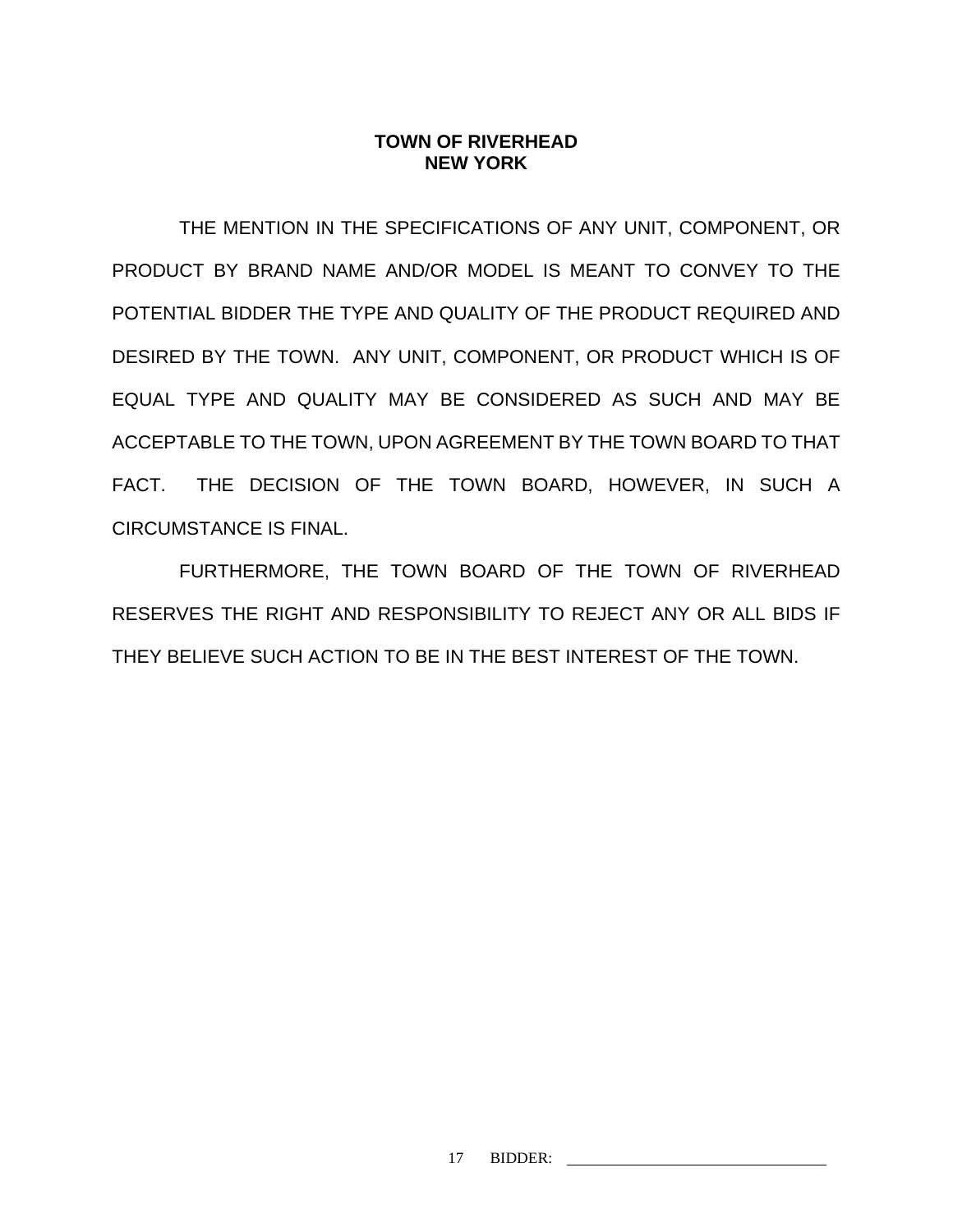### **NON-COLLUSIVE CERTIFICATE**

MUST BE COMPLETED, SIGNED, NOTARIZED AND RETURNED WITH BID

UNDER PENALTIES OF PERJURY:

\_\_\_\_\_\_\_\_\_\_\_\_\_\_\_\_\_\_\_\_\_\_\_\_\_\_\_\_\_\_\_\_\_\_\_\_\_\_(BIDDER), BEING DULY SWORN,

DEPOSES AND SAYS:

- A) This bid or proposal has been independently arrived at without collusion with any other bidder or with any competitor or potential competition;
- B) This bid or proposal has not knowingly been disclosed, prior to the opening of bids or proposals for this project, to any other bidder, competitor, or potential competitor;
- C) No attempt has been made or will be made to induce any other person, partnership, or corporation to submit or not to submit a bid or proposal;
- D) The person signing this bid or proposal certifies that he has been fully informed regarding the accuracy of the statements contained in this certification, and under penalties of perjury, affirms the truth thereof, such penalties being applicable to the bidder as the person signing on its behalf; and
- E) That the attached hereto (if a corporate bidder) is a certified copy of a resolution authorizing the execution of this certificate by the signatory of this bid or proposal on behalf of the corporate bidder.

|                         | (PRINT CORPORATION NAME)                       |
|-------------------------|------------------------------------------------|
|                         |                                                |
|                         |                                                |
|                         |                                                |
|                         |                                                |
|                         | (TITLE)                                        |
|                         |                                                |
|                         |                                                |
|                         |                                                |
|                         |                                                |
| Sworn to before me this |                                                |
|                         | ___________day of____________________, 20_____ |
|                         |                                                |
|                         |                                                |
| <b>NOTARY PUBLIC</b>    |                                                |
|                         | 18<br>BIDDER:                                  |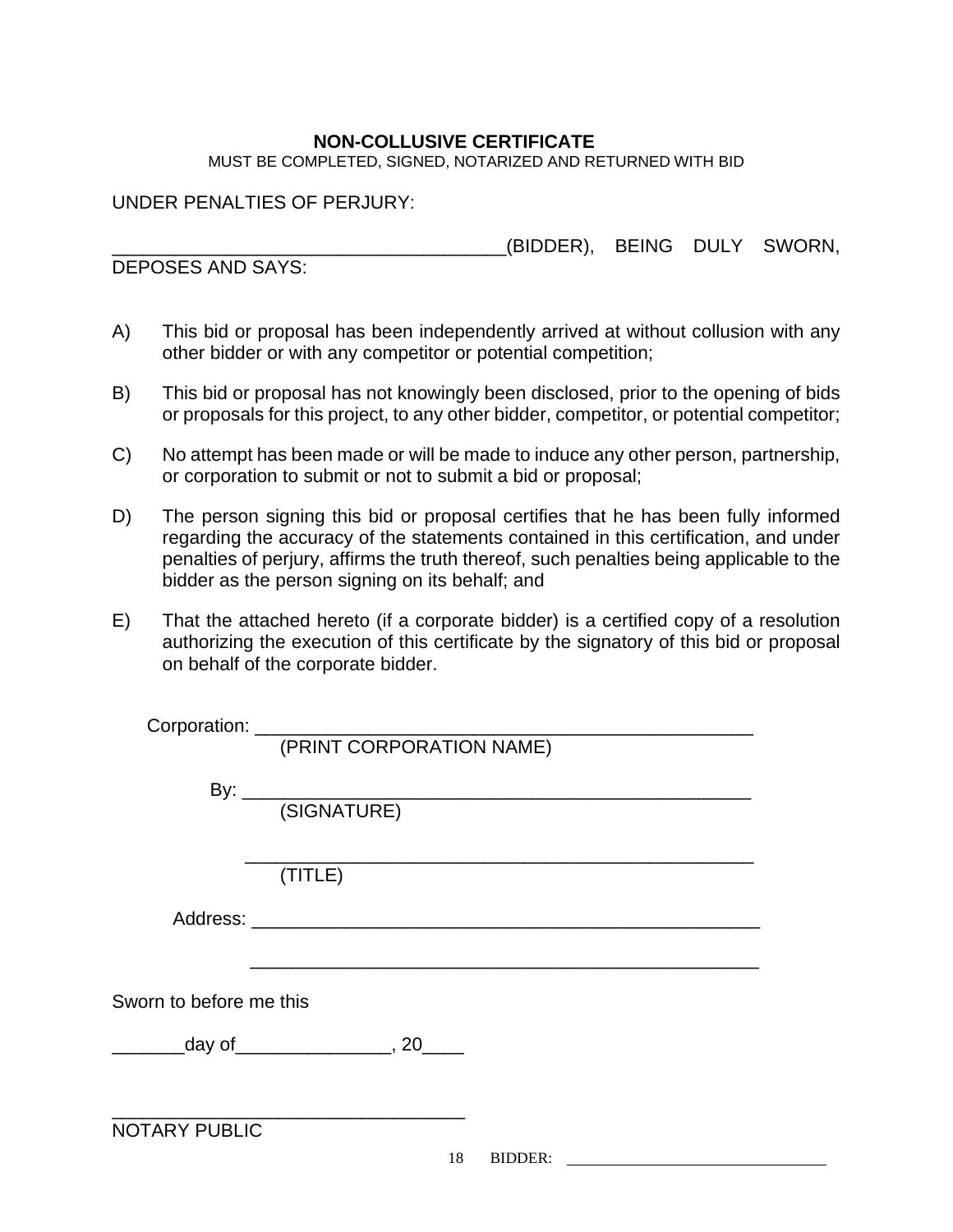### **IRAN DIVESTMENT ACT CERTIFICATION**

As a result of the Iran Divestment Act of 2012 (Act), Chapter 1 of the 2012 Laws of New York, a new provision has been added to the State Finance Law (SFL), § 165-a, effective April 12, 2012. Under the Act, the Commissioner of the Office of General Services (OGS) will be developing a list (prohibited entities list) of "persons" who are engaged in "investment activities in Iran" (both are defined terms in the law). Pursuant to SFL § 165 a(3)(b), the initial list is expected to be issued no later than 120 days after the Act's effective date, at which time it will be posted on the OGS website.

By submitting a bid in response to this solicitation or by assuming the responsibility of a Contract awarded hereunder, Bidder/Contractor (or any assignee) certifies that once the prohibited entities list is posted on the OGS website, it will not utilize on such Contract any subcontractor that is identified on the prohibited entities list.

Additionally, Bidder/Contractor is advised that once the list is posted on the OGS website, any Contractor seeking to renew or extend a Contract or assume the responsibility of a Contract awarded in response to the solicitation, must certify at the time the Contract is renewed, extended or assigned that it is not included on the prohibited entities list.

During the term of the Contract, should the TOWN OF RIVERHEAD receive information that a person is in violation of the above-referenced certification, the TOWN OF RIVERHEAD will offer the person an opportunity to respond. If the person fails to demonstrate that it has ceased its engagement in the investment which is in violation of the Act within 90 days after the determination of such violation, then the TOWN OF RIVERHEAD shall take such action as may be appropriate including, but not limited to, imposing sanctions, seeking compliance, recovering damages, or declaring the Contractor in default.

The TOWN OF RIVERHEAD reserves the right to reject any bid or request for assignment for an entity that appears on the prohibited entities list prior to the award of a contract, and to pursue a responsibility review with respect to any entity that is awarded a contract and appears on the prohibited entities list after contract award.

| Signature:           |  |
|----------------------|--|
| <b>Print Name:</b>   |  |
| Title:               |  |
| <b>Company Name:</b> |  |
| Date:                |  |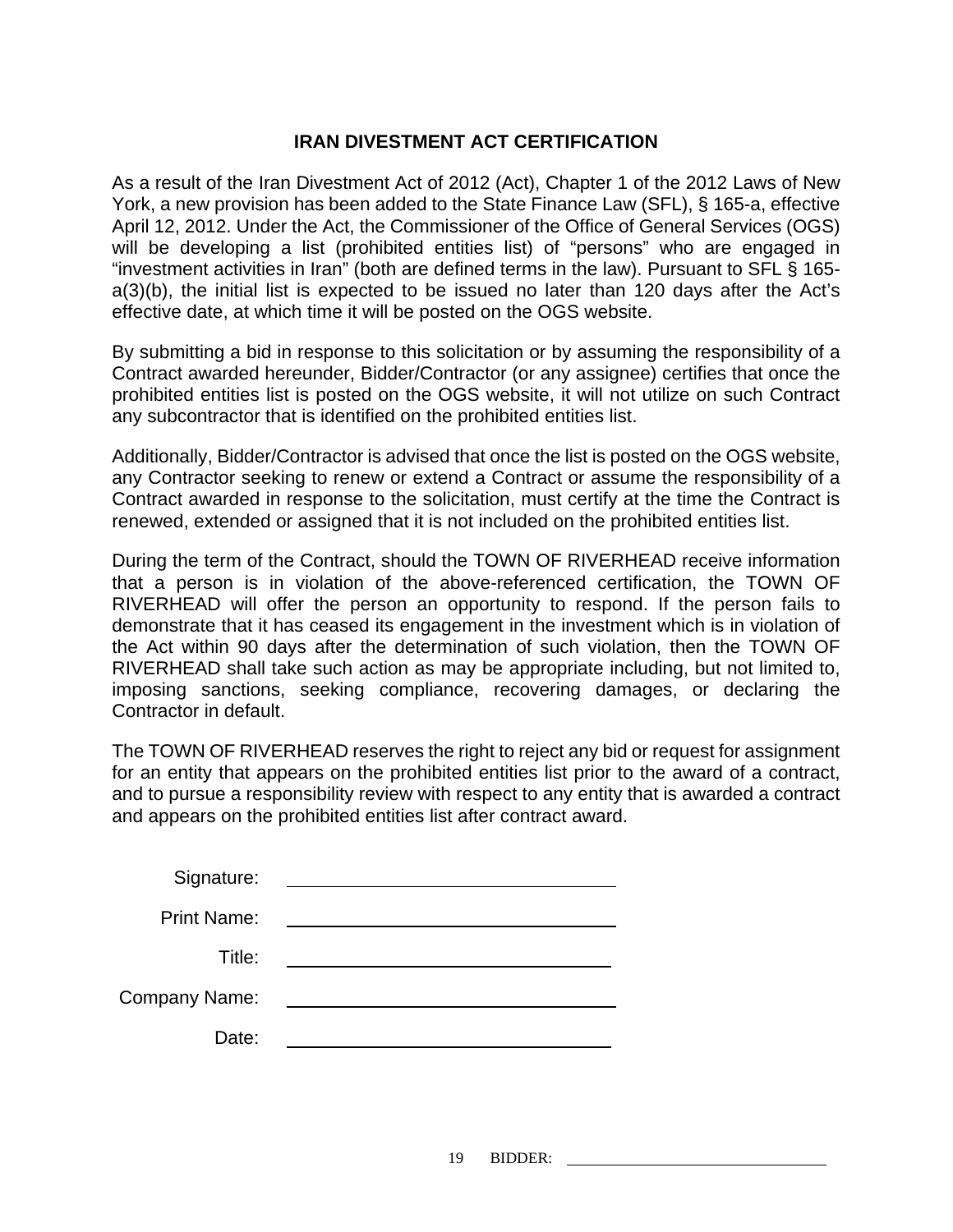#### **SEXUAL HARASSMENT**

"By submission of this bid, each bidder and each person signing on behalf of any bidder certifies, and in the case of a joint bid each party thereto certifies as to its own organization, under penalty of perjury, that the bidder has and has implemented a written policy addressing sexual harassment prevention in the workplace and provides annual sexual harassment prevention training to all of its employees. Such policy shall, at a minimum, meet the requirements of Section 201-G of the Labor Law."

 $\frac{1}{\sqrt{2\pi}}$  , which is a set of the set of the set of the set of the set of the set of the set of the set of the set of the set of the set of the set of the set of the set of the set of the set of the set of the set of

AUTHORIZED SIGNATURE

 $\frac{1}{\sqrt{2\pi}}$  ,  $\frac{1}{\sqrt{2\pi}}$  ,  $\frac{1}{\sqrt{2\pi}}$  ,  $\frac{1}{\sqrt{2\pi}}$  ,  $\frac{1}{\sqrt{2\pi}}$  ,  $\frac{1}{\sqrt{2\pi}}$  ,  $\frac{1}{\sqrt{2\pi}}$  ,  $\frac{1}{\sqrt{2\pi}}$  ,  $\frac{1}{\sqrt{2\pi}}$  ,  $\frac{1}{\sqrt{2\pi}}$  ,  $\frac{1}{\sqrt{2\pi}}$  ,  $\frac{1}{\sqrt{2\pi}}$  ,  $\frac{1}{\sqrt{2\pi}}$  , PRINTED NAME/TITLE/DATE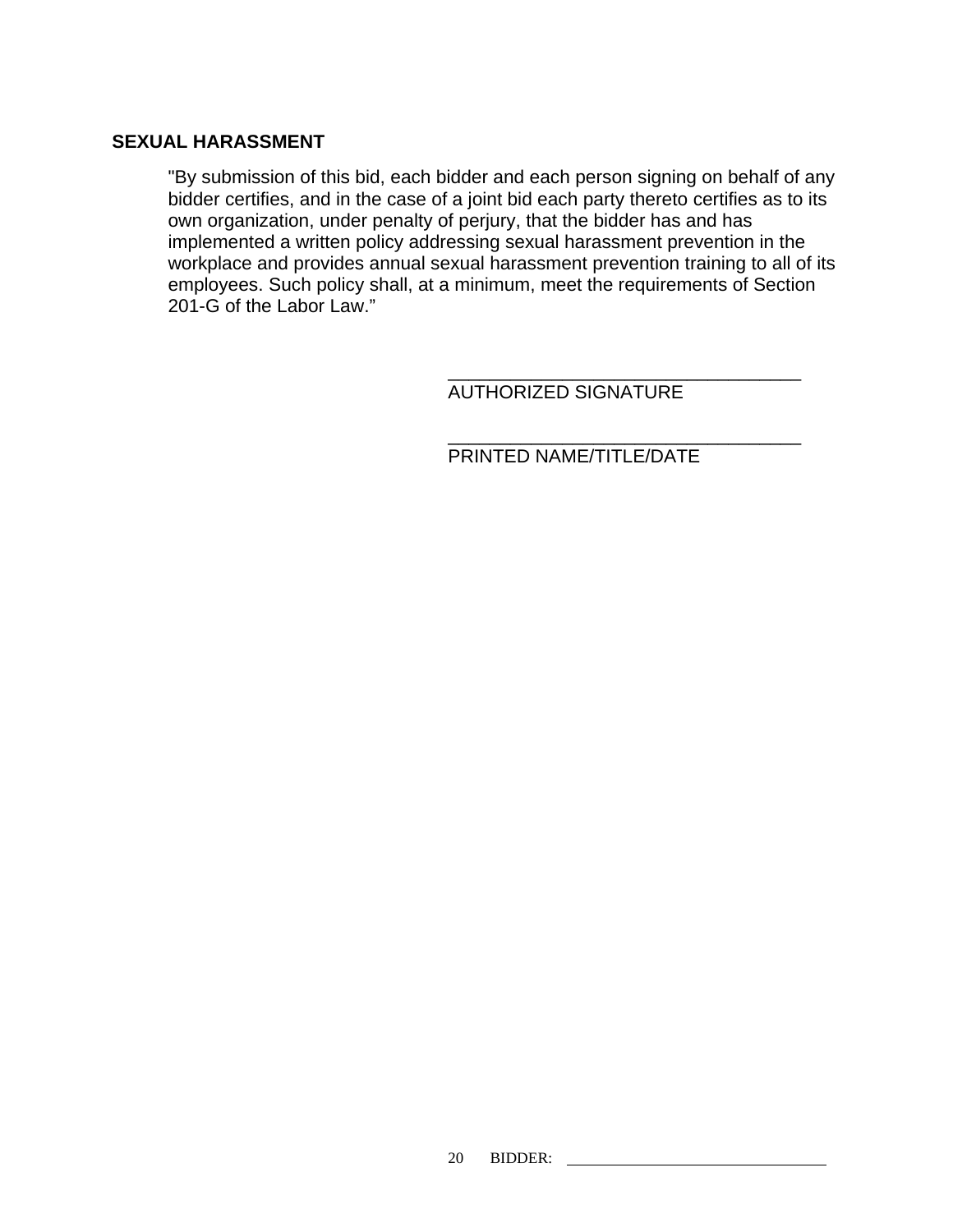## **BID FORM - SPECIFICATIONS FOR: DRY HYDRATED LIME (CALCIUM HYDROXIDE)**

## **PLEASE READ CAREFULLY**

**DRY HYDRATED LIME** (calcium hydroxide)-delivered and unloaded at sites described in (Bid may be quoted for Option A or Option B, or both Option A and Option B):

## **OPTION A:**

| $0 - 200$ 50-lb. bags of product                  | \$                  |
|---------------------------------------------------|---------------------|
| (a) One $(1)$ drop                                | per 50-lb bag       |
| (b) Two (2) or more drops (maximum of five [5]    | \$                  |
| drops)                                            | per 50-lb bag       |
| <b>OPTION B:</b>                                  |                     |
| 201-400 50-lb. bags of product                    | \$.                 |
| (a) One $(1)$ drop                                | per 50-lb bag       |
| (b) Two or more drops (maximum of five [5] drops) | \$<br>per 50-lb bag |